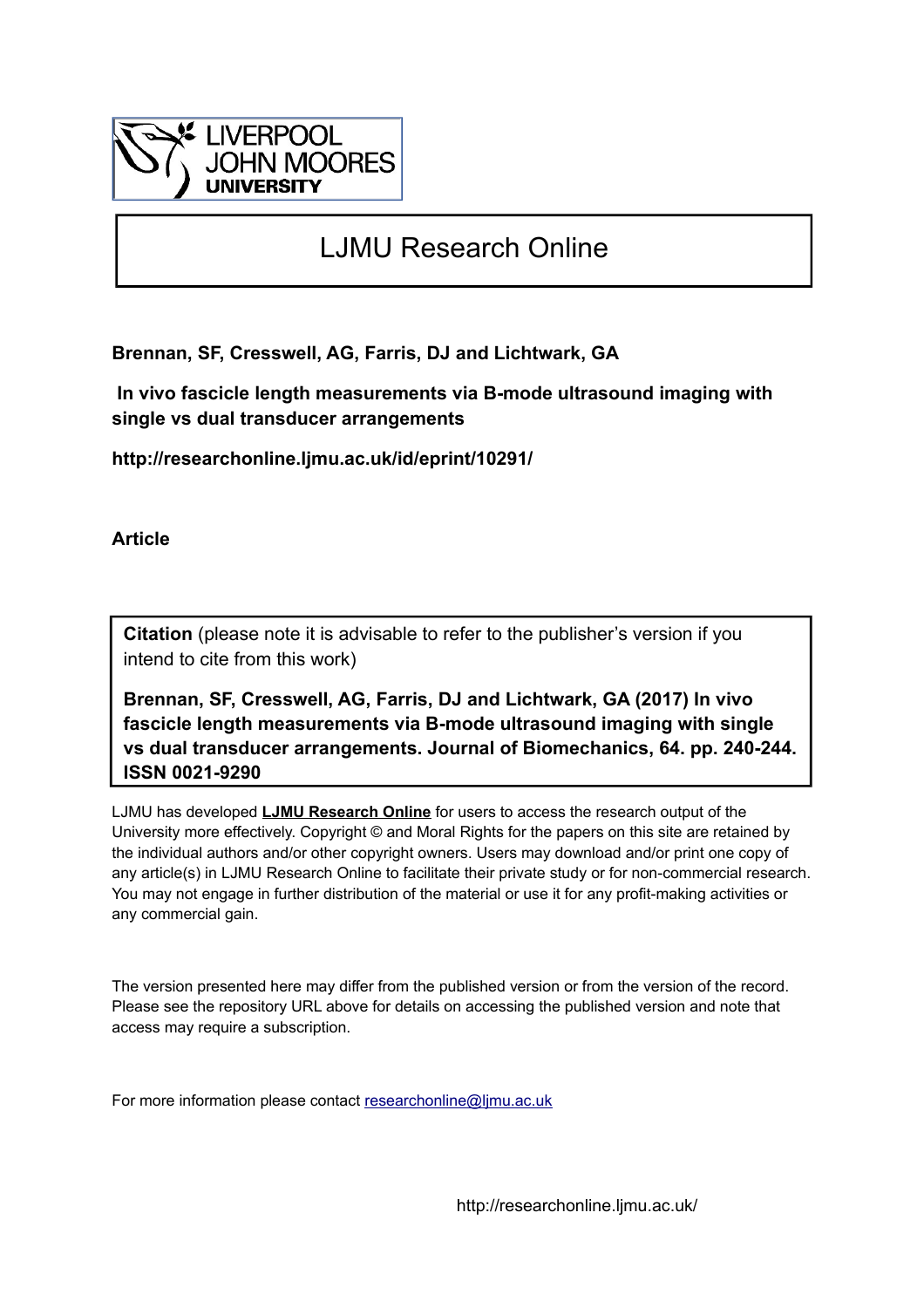| $\mathbf{1}$   | <b>Title</b>                                                                                                                   |
|----------------|--------------------------------------------------------------------------------------------------------------------------------|
| $\overline{2}$ | In vivo fascicle length measurements via B-mode ultrasound imaging with single vs                                              |
| 3              | dual transducer arrangements                                                                                                   |
| 4              |                                                                                                                                |
| 5              | <b>Authors &amp; Affiliations</b>                                                                                              |
| 6              | Scott F Brennan <sup>1</sup> , Andrew G Cresswell <sup>1</sup> , Dominic J Farris <sup>1</sup> , Glen A Lichtwark <sup>1</sup> |
| 7              |                                                                                                                                |
| 8              | <sup>1</sup> School of Human Movement & Nutrition Sciences, The University of Queensland,                                      |
| 9              | Brisbane, QLD, Australia, 4072.                                                                                                |
| 10             |                                                                                                                                |
| 11             | <b>Corresponding author</b>                                                                                                    |
| 12             | <b>Scott F Brennan</b>                                                                                                         |
| 13             | School of Human Movement & Nutrition Sciences                                                                                  |
| 14             | E: s.brennan@uq.edu.au                                                                                                         |
| 15             | P: (+61) 7 3365 6482                                                                                                           |
| 16             | Fax: (+61) 7 3365 6877                                                                                                         |
| 17             |                                                                                                                                |
| 18             | <b>Keywords</b>                                                                                                                |
| 19             | Ultrasound, muscle, fascicle, length, tracking                                                                                 |
| 20             |                                                                                                                                |
| 21             | Abstract: 250 words                                                                                                            |
| 22             | Main document: 2000 words                                                                                                      |
| 23             |                                                                                                                                |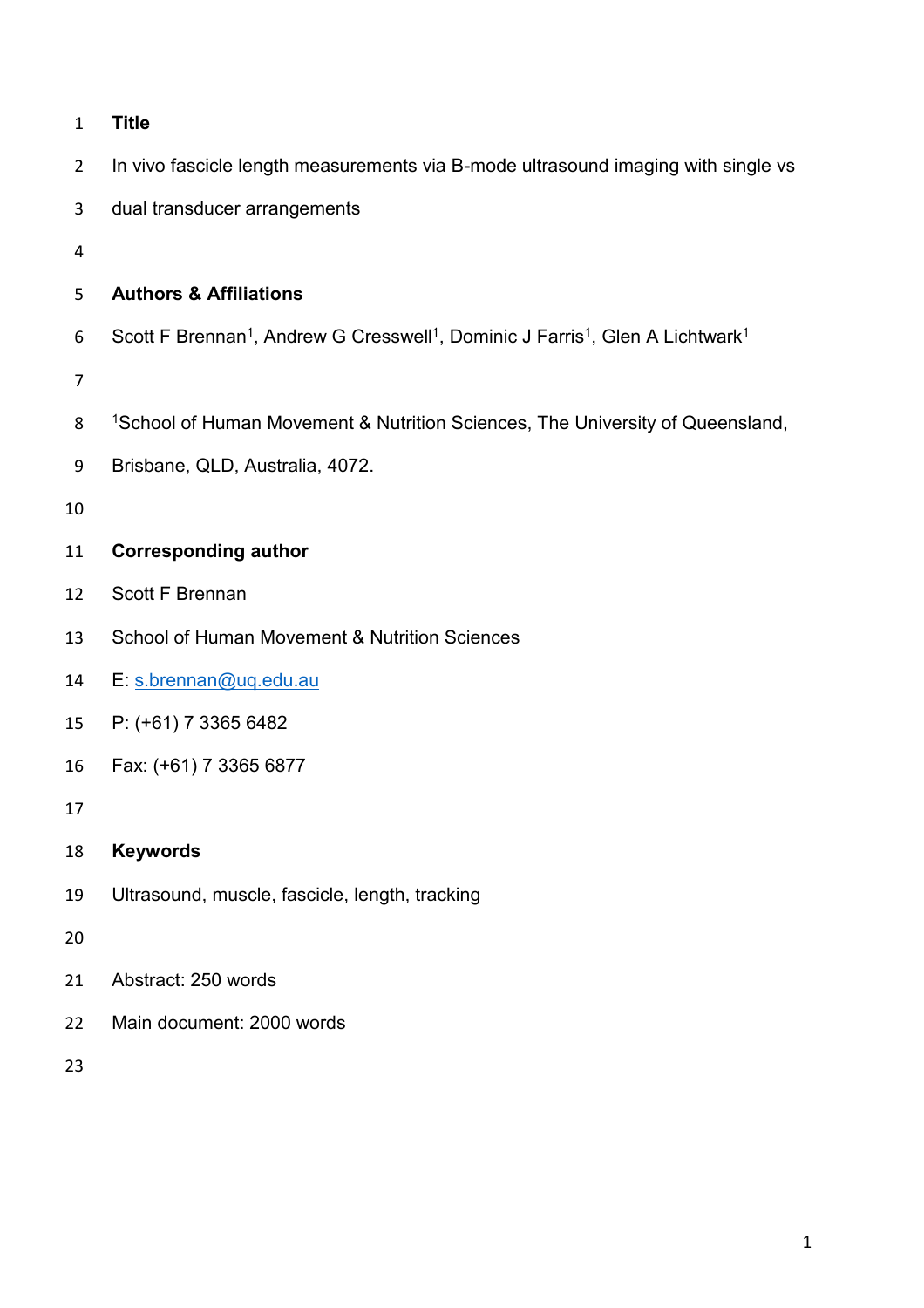#### **Abstract**

 Ultrasonography is a useful technique to study muscle contractions in vivo, however larger muscles like vastus lateralis may be difficult to visualise with smaller, commonly used transducers. Fascicle length is often estimated using linear trigonometry to extrapolate fascicle length to regions where the fascicle is not visible. However, this approach has not been compared to measurements made with a larger field of view for dynamic muscle contractions. Here we compared two different single-transducer extrapolation methods to measure VL muscle fascicle length to a direct measurement made using two synchronised, in-series transducers. The first method used pennation angle and muscle thickness to extrapolate fascicle length outside the image (extrapolate method). The second method determined fascicle length based on the extrapolated intercept between a fascicle and the aponeurosis (intercept method). Nine participants performed maximal effort, isometric, knee extension contractions on 37 a dynamometer at  $10^0$  increments from  $50-100^0$  of knee flexion. Fascicle length and torque were simultaneously recorded for offline analysis. The dual transducer method showed similar patterns of fascicle length change (overall mean coefficient of multiple correlation was 0.76 and 0.71 compared to extrapolate and intercept methods respectively), but reached different absolute lengths during the contractions. This had the effect of producing force-length curves of the same shape, but each curve was shifted in terms of absolute length. We concluded that dual transducers are beneficial for studies that examine absolute fascicle lengths, whereas either of the single transducer methods may produce similar results for normalised length changes, and repeated measures experimental designs.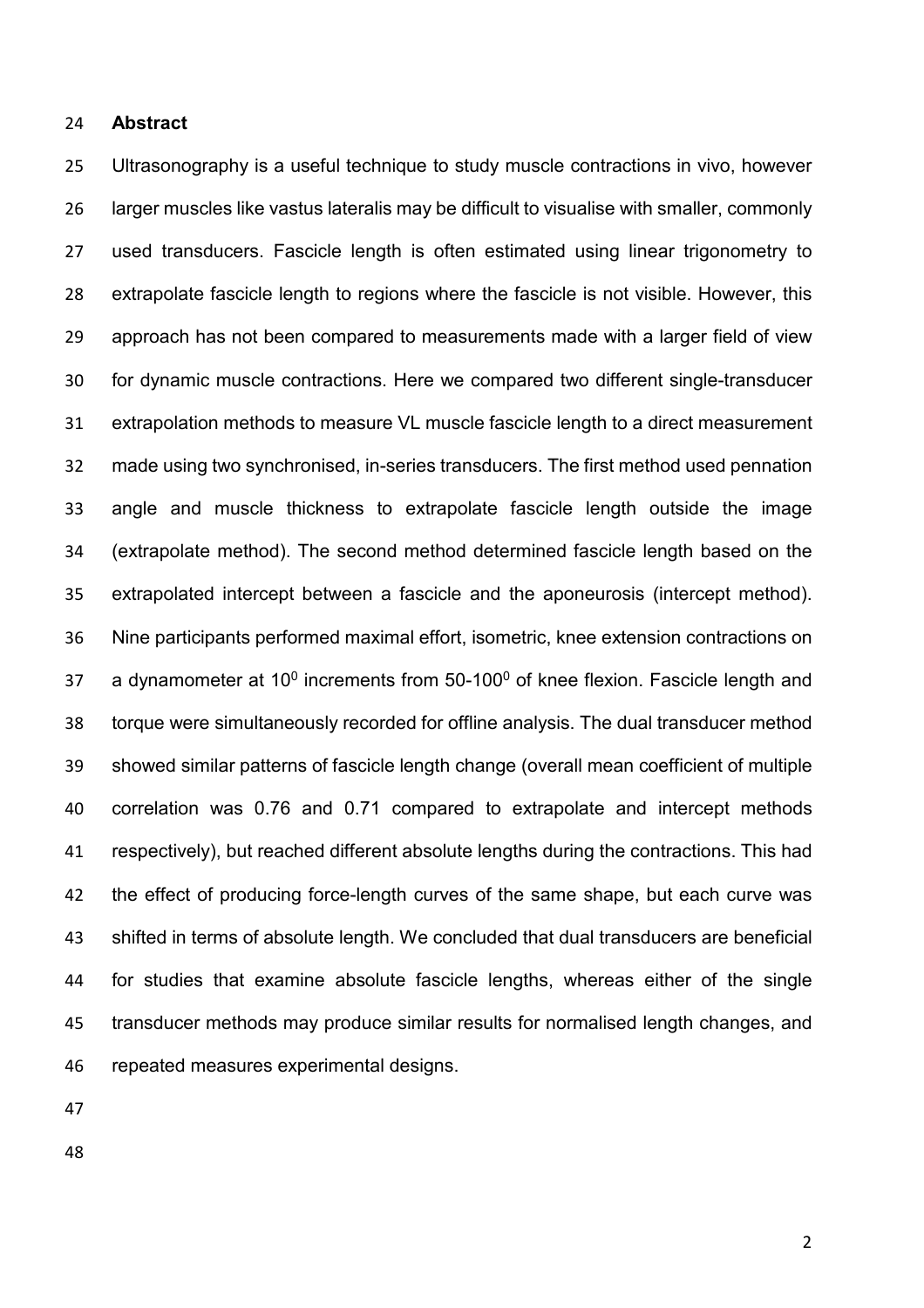#### **Introduction**

 Ultrasonography allows for non-invasive measurement of muscle fascicle geometry during muscle contractions. For muscles with relatively short fascicles, like *gastrocnemius* or *tibialis anterior*, dynamic imaging is relatively simple because the majority of the muscle fascicle is visible within the field of view (FOV) of the transducer (Brennan et al., 2017; Cronin et al., 2013; Day et al., 2013; Kawakami et al., 1998; Maganaris, 2003). Measurements of longer fascicles in muscles like *vastus lateralis* (VL) are more difficult due to the required FOV being larger.

 Different methods are available to overcome the FOV issue. The first method is to use a longer transducer that can image a larger FOV (Sharifnezhad et al., 2014). However, longer transducers (e.g. 10 cm) often have a limited frame rate because of the greater time it takes to obtain data along the length of the transducer, and can have reduced image quality depending on the number of crystal elements per unit length. Another method is to use extended FOV techniques (Noorkoiv et al., 2010), which is a valid and reliable method for static measurements (i.e. minimal changes in muscle force and/or fascicle length). The most common method to overcome FOV issues during dynamic contractions is to use linear trigonometry to estimate the length of the portion of the fascicle that is outside the FOV of a single transducer (Austin et al., 2010; Finni et al., 2003; Fontana et al., 2014). An alternative is to utilise a second, in-series transducer to simultaneously record images of the part of the fascicle not visible by the first transducer (Bolsterlee et al., 2016; 2015; Herbert et al., 2011; 2015). Using a second transducer, both fascicle endpoints are visible, reducing much of the uncertainty in fascicle length measurements. For dynamic fascicle tracking,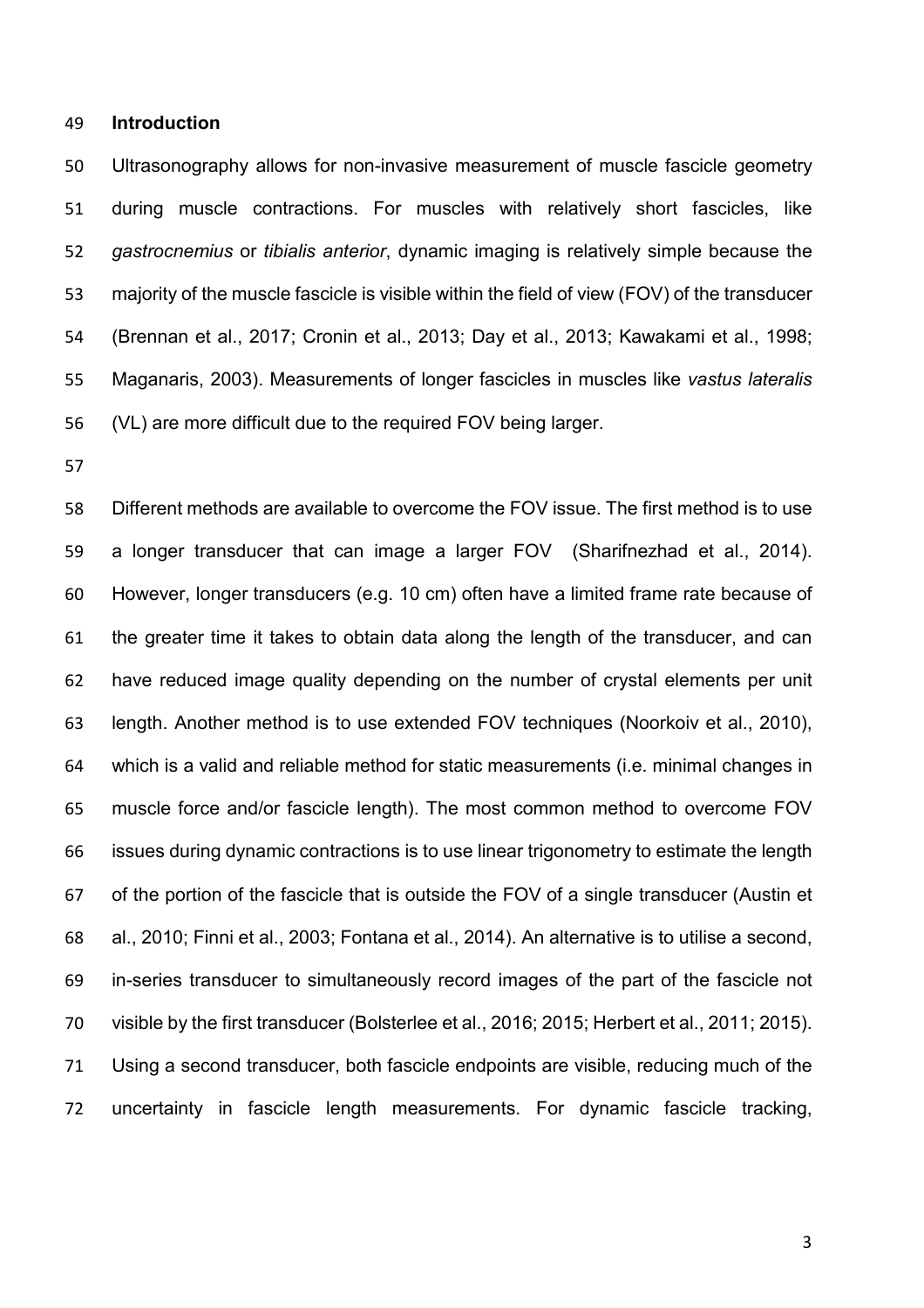estimations of fascicle length from a single transducer have not yet been compared to length measurements from a greater FOV using two transducers.

 The aim of the study was to determine if dynamic measurements of VL fascicle length using extrapolation methods with one transducer during isometric knee extension contractions match those made with two synchronised, in-series transducers. We hypothesised that the absolute lengths of the fascicles would differ between the single and dual ultrasound techniques, due to the ability to visualise the fascicle endpoint. However, we also predicted that any differences would be negligible for normalised length changes, and hence, would not affect observations made using a repeated measures design.

- 
- **Methods**

#### **Protocol**

87 Nine participants (age  $26 \pm 2.5$  years, mass  $72.8 \pm 7.0$  kg, height  $178 \pm 6.3$  cm) provided informed consent to participate in the study. The study was approved by an institutional ethics committee. Each participant completed maximal effort, isometric, knee extension contractions on an isokinetic dynamometer (HUMAC NORM, CSMi Inc., Stoughton, MA, USA). A familiarisation session was completed to make sure that they could perform consistent maximal efforts. A second experimental session followed within 10 days, which included the ultrasound measurements. The two sessions used the same protocol and dynamometer position.

96 Participants were seated in the dynamometer with a hip angle of  $80^0$  and the dynamometer attachment adjusted to align with the flexion/extension axis of the left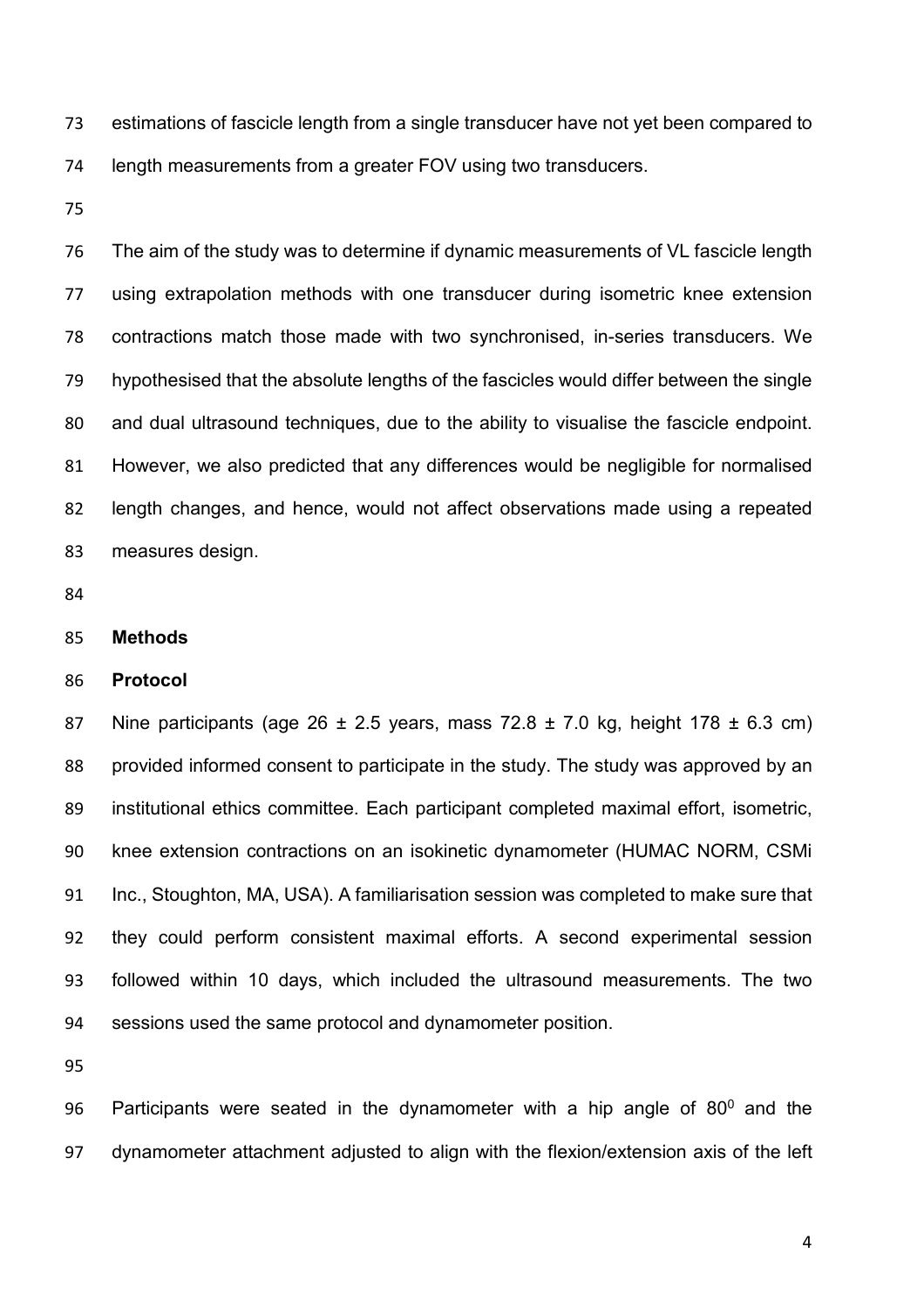knee. A 60-s isotonic warm up protocol was performed using the interactive path program on the dynamometer. The isometric protocol consisted of randomised blocks 100 of three maximal effort, isometric contractions at  $10^0$  increments from  $50^0$ -100 $^0$  of knee 101 flexion. A straight leg was defined as  $0^0$  of knee flexion. For each contraction participants were instructed to perform a ramp contraction to maximal effort over a 3- s period, and hold the maximum effort for 1-s before relaxing. Two minutes rest was given between trials to avoid any potential fatigue effects.

#### **Dynamometer measurements**

 Knee extensor torque and joint angle were sampled from the analogue output of the dynamometer using a CED Micro 1401 A/D converter at a 2kHz sample rate and recorded in Spike 2 software (Cambridge Electronic Design Ltd., Cambridge, England). The torque signal was filtered using a 10 Hz, first-order, low-pass, bi- directional Butterworth filter in Matlab (MathWorks Inc., Natick, MA, USA). The maximum gravity effective torque (maxGET) was taken as the resting torque with the 113 knee at full extension  $(0^0)$ . Torque was then gravity corrected using maxGET and joint angle (Pincivero et al., 2004; Westing and Seger, 1989). Passive torque was calculated as the difference between the resting torque and gravity corrected torque 116 prior to the contraction. The best two-out-of-three trials based on maximal torque were analysed for each joint angle.

#### **Ultrasound measurements**

 Muscle fascicle measurements of VL were made using two flat ultrasound transducers (LV7.5/60/96Z, TELEMED, Vilnius, Lithuania) that were held end-to-end by a custom made frame (Figure 1). Due to the shape of the transducer, there was a 22 mm gap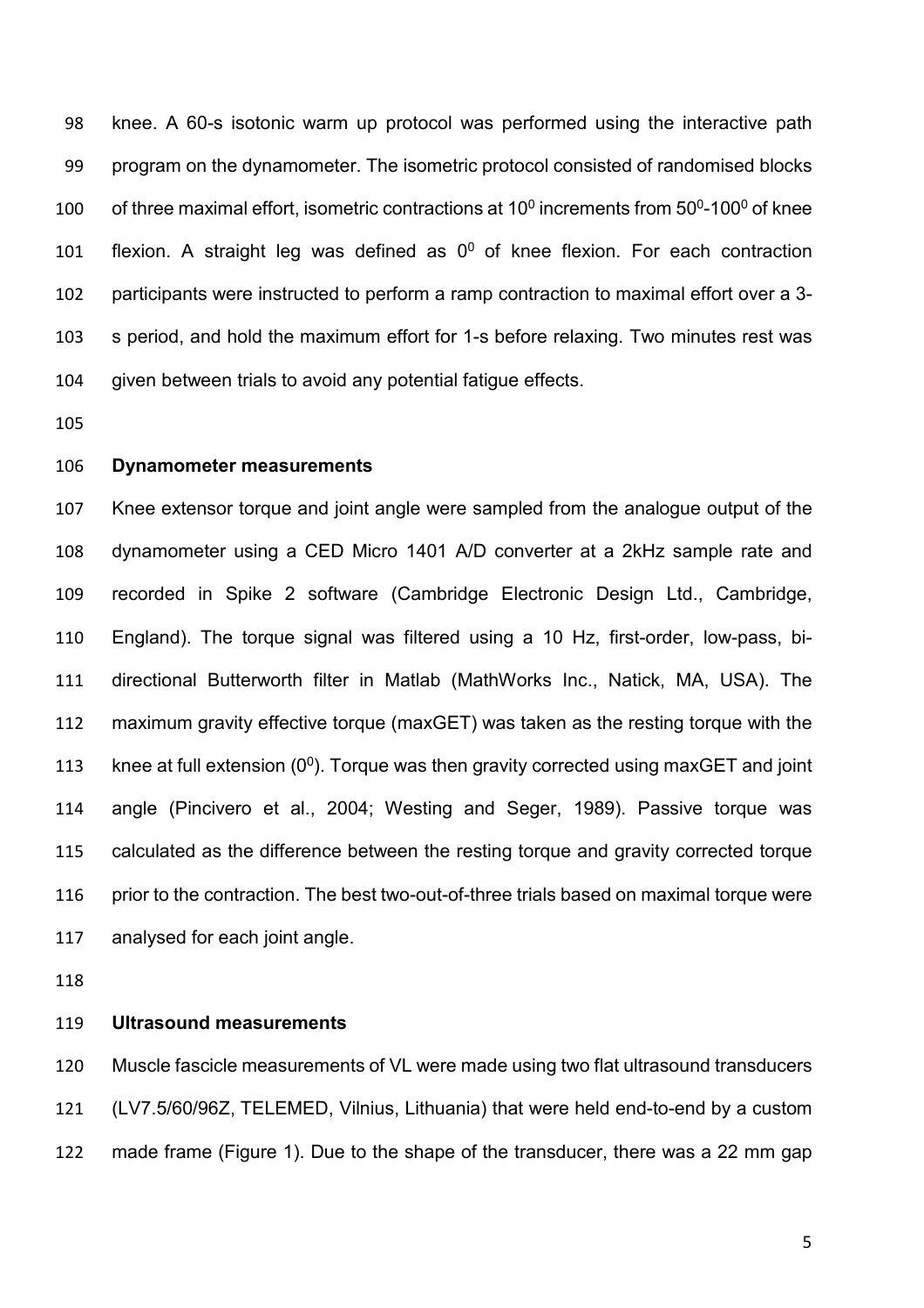between the visual fields of the transducers. A custom Matlab script was written to 'stitch' the images together (Figure 1c). The transducers were placed at approximately 50% thigh length, following a line between the greater trochanter and superior patella insertion. A self-adhesive compression bandage was used to secure the transducers to the thigh. The central frequency of the transducer was set at 5 MHz, image depth at 50 mm, and sampling rate of 80 Hz. A logic pulse from the first ultrasound system triggered data capture by the other system, which produced its own logic pulse. The two pulses were recorded by the A/D board to determine any delay between the onsets of image collection. A semi-automated tracking algorithm (Cronin et al., 2011; Farris and Lichtwark, 2016; Gillett et al., 2013) tracked the positions of the visible fascicle, and the deep and superficial aponeuroses, which was subsequently used to estimate fascicle length using three different methods.

*Method 1 - Extrapolation*

 Fascicle length for the "extrapolation" method (Figure 1a) was calculated from the proximal image using the equation:

FL = visible fascicle length + h/sin(PA)

 where 'h' equals the vertical distance between the intersection of the visible fascicle with the image border and the deep aponeurosis; and PA equals the pennation angle of the tracked fascicle (Austin et al., 2010; Finni et al., 2003; Fontana et al., 2014). *Method 2 - Intercept*

 Fascicle length for the "intercept" method (Figure 1b) was calculated from the proximal image using: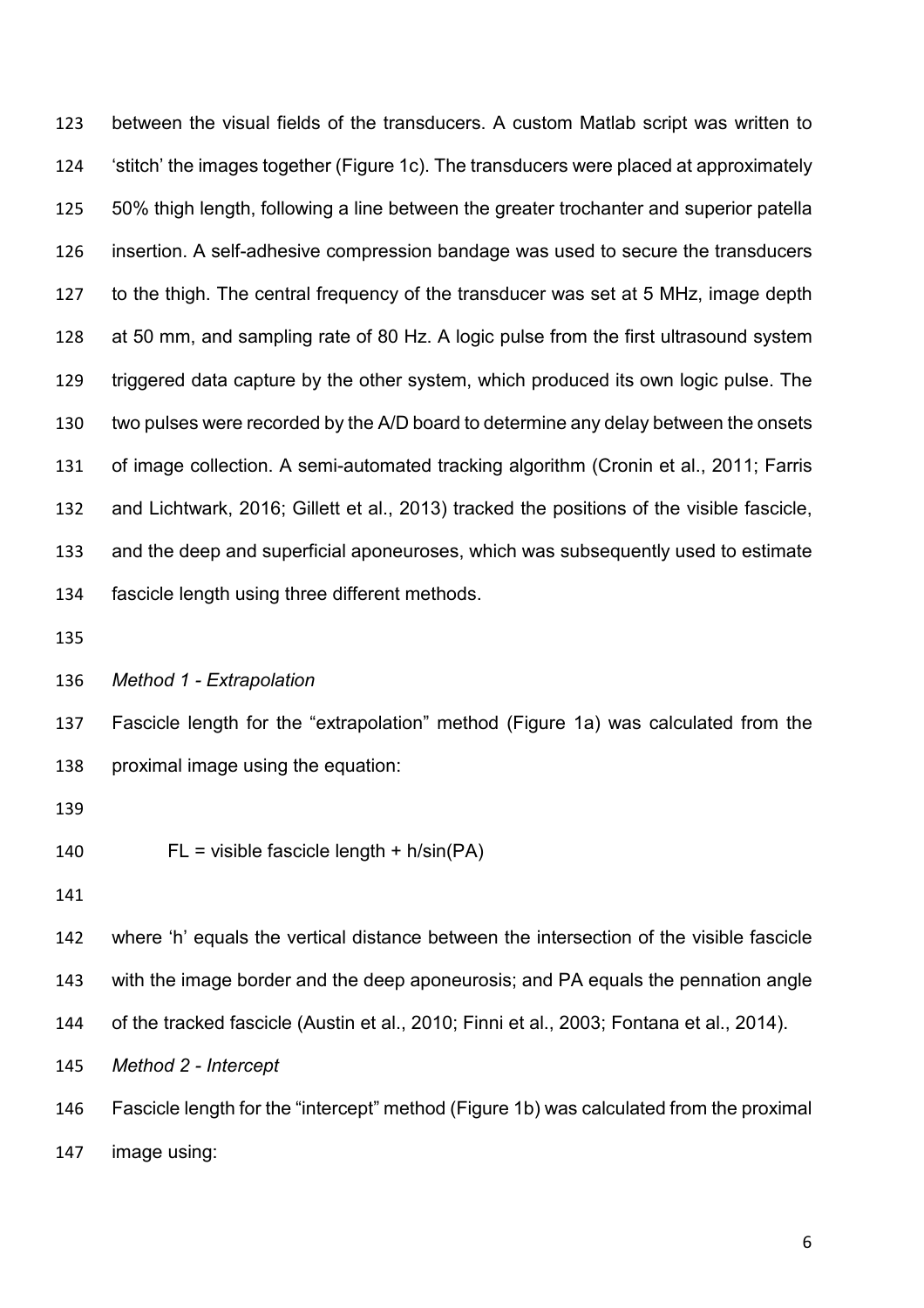#### FL = visible fascicle length + predicted length

 where the predicted length is equal to the distance between the visible fascicle's intersection with the image border and the intersection of the linearly extrapolated paths of the visible fascicle and deep aponeurosis (Blazevich et al., 2009).

*Method 3 – Dual*

 The proximal and distal images of VL were used to separately track the positions of the proximal and distal endpoints of a line assumed to be representative of a single fascicle (Figure 1c). The proximal insertion and visible fascicle length was defined first, then the distal 'fascicle' was defined as the continuation of that line within the distal image. Fascicle lengths were calculated as the distance between the origin of the fascicle in the proximal image and the distal intersection with the deep aponeuroses in the distal image.

 Due to the large proportion of fascicle length that is estimated, Methods 1 and 2 (extrapolate and intercept) are highly sensitive to changes in the orientation of the deep aponeurosis. As such, the coordinates of the tracking points were filtered using a 5 Hz, second-order, low-pass, bi-directional, Butterworth filter to reduce the chances of non-physiological, high frequency length changes as a result of the calculations. Fascicle lengths were then calculated from the filtered X-Y coordinates and interpolated to the analogue sampling rate.

**Analysis**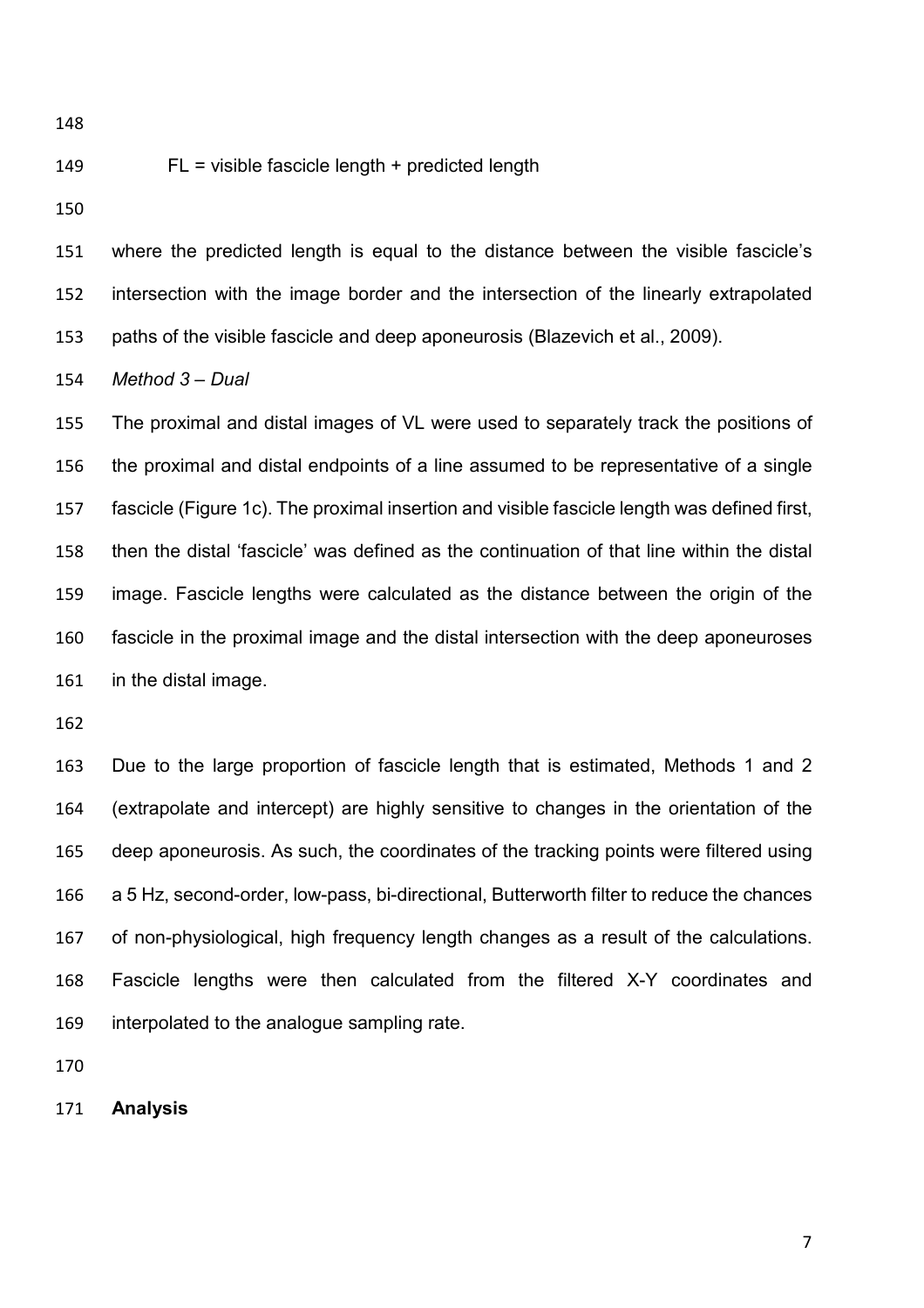Quadriceps force was calculated as active torque divided by the angle specific VL moment arm, calculated individually using a modified *gait 2392* musculoskeletal model in OpenSim software and standard scaling procedures (Delp et al., 1990). The scale factors were determined from markers placed on anatomical landmarks of the pelvis and left lower limb. Fascicle length was recorded at rest and at the time of maximal quadriceps force for each contraction at each joint position. The change in fascicle length from the resting state to maximum quadriceps force was also calculated.

 For each individual a force-length curve was fitted, based on physiologically appropriate models (Azizi and Roberts, 2010)

182 
$$
F_{active} = e^{-|(L^b - 1)/s|^a}
$$

 where *F* is force, *L* is fascicle length, *a* is roundness, *b* is skewness, and *s* is width. The curve fit was optimised using a nonlinear least squares method.

 A coefficient of multiple correlation (CMC) analysis was performed for each joint angle, comparing the waveform fascicle lengths of Method 3 with each of the other estimation methods, averaged across two trials. A two-way repeated measures ANOVA (method x joint angle) was performed on fascicle length and fascicle length change data, with Dunnett's multiple comparisons where interactions were found. A one-way repeated measures ANOVA was used to compare *L*<sup>o</sup> across methods. The coefficient of 193 variation  $(R^2)$  of the force-length fits was calculated to measure how well the curve fit explained the variance in the data. An alpha level of 0.05 was used for all statistical tests. Values in text are shown as mean ± standard deviation (SD).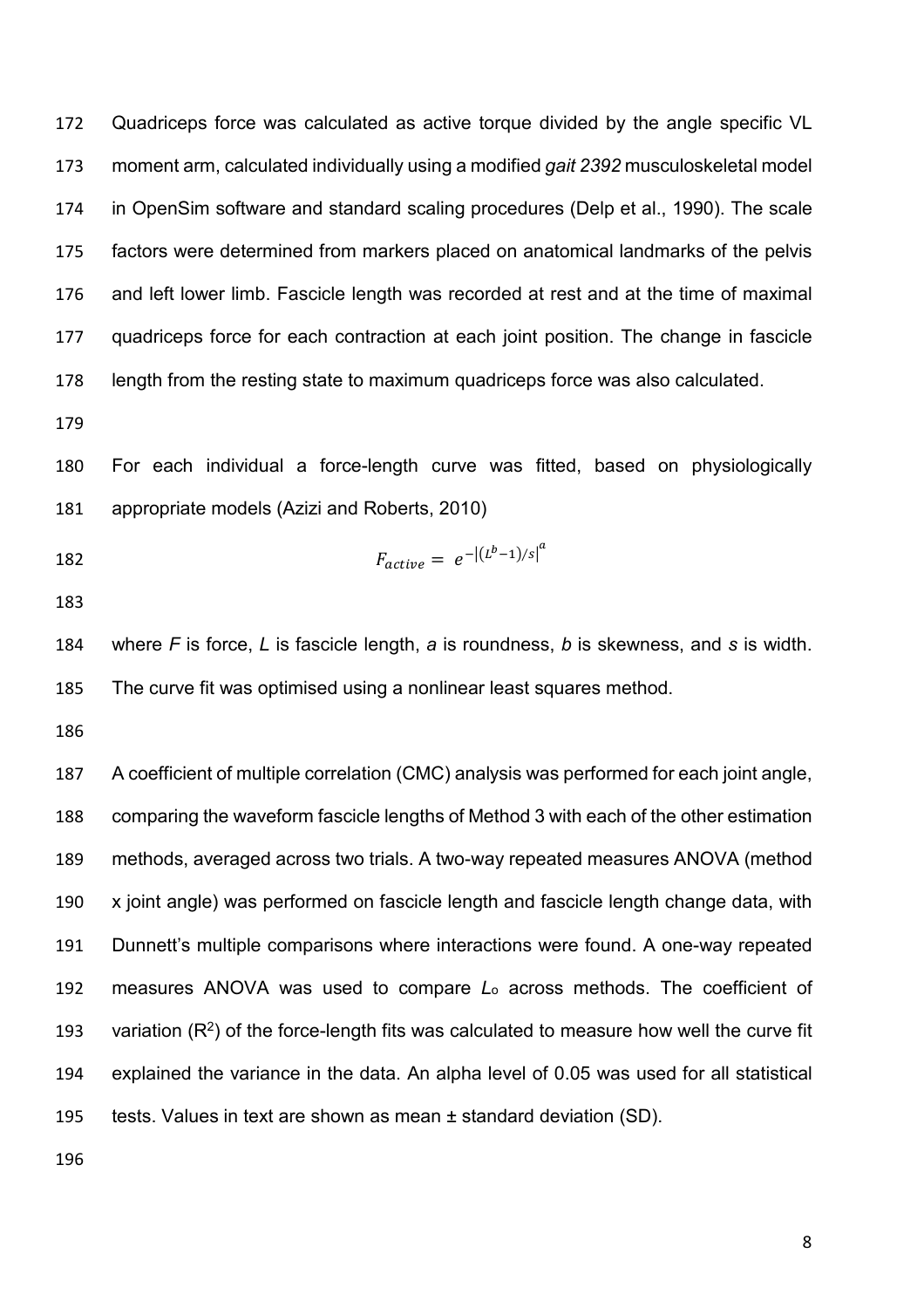### **Results**

 CMC's between the dual transducer method and the two single transducer methods showed that the pattern of fascicle length changes was consistent across methods (Table 1, Figure 2a). The extrapolate method had higher CMC values at shorter lengths (smaller joint angle) and lower CMC values at longer lengths, whereas the intercept method was consistent across joint angles. The pattern of fascicle length change had consistent temporal phases across methods, with high values for CMCs (Table 1, Figure 2a), but the absolute fascicle length range varied between methods (Figure 2b).

 There was a significant main effect of method on fascicle shortening (F = 28.71, p < 208 0.01), with no significant interaction (F = 1.52,  $p = 0.15$ , Figure 3b). The extrapolate and intercept methods showed greater fascicle shortening compared to the dual transducer method by a mean of 24.64 mm (95% CI = 16.75 – 32.53) and 11.38 mm  $(95\% \text{ CI} = 3.49 - 19.27)$  respectively across all joint angles.

 The dual transducer method (106 ± 10 mm) predicted the largest *Lo*, where both the 214 intercept (90  $\pm$  17 mm) and the extrapolation (89  $\pm$  16 mm) resulted in a significantly 215 lower predicted  $L_0$  (F = 18.7, p < 0.01). The normalised force-length curves for each of the methods are shown in Figure 4. The R-squared values for the extrapolation, 217 intercept and dual transducer curve fits were  $0.72 \pm 0.14$ ,  $0.72 \pm 0.13$ , and  $0.74 \pm 0.10$ respectively.

**Discussion**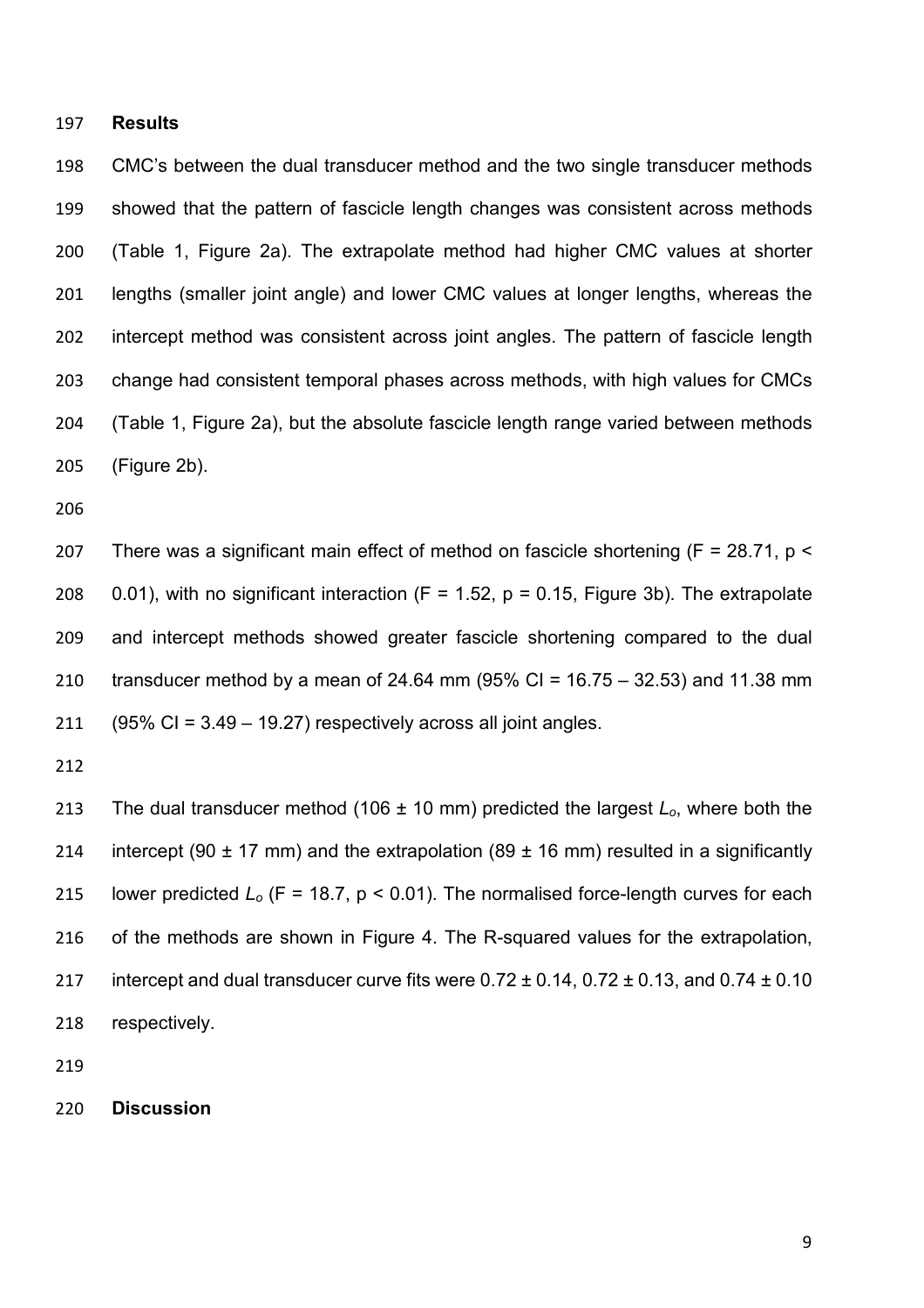The main findings of the study suggest that fascicle length measurements made by 222 the different methods result in absolute differences in fascicle length. However, these differences appear to be systematic and the pattern of length change between the different methods is consistent. Furthermore, the effect on normalised lengths is minimal.

 We observed that a second ultrasound transducer is beneficial for visualising the distal changes in muscle orientation. The greater fascicle shortening and shorter fascicle lengths at maximal force in both of the single transducer methods may be due to underestimation of fascicle length by tracking only the proximal region of the muscle. The greater shortening resulted in lower predicted absolute *Lo* values, however that shift was not evident when utilising normalised fascicle lengths (Figure 4). Therefore, if understanding absolute fascicle lengths is important, using a second ultrasound transducer to visualise the distal fascicle endpoint is recommended. The use of either single transducer method would provide similar results for experimental data measuring differences in muscle contraction dynamics within-participants. Thus, for a repeated measures design, the choice of estimation method may shift the overall data 238 set but not alter the effects of experimental factors.

#### *Limitations*

 We assumed that a second transducer is beneficial because it is possible to visualise the distal muscle region. However, the dual transducer method used in this study was not validated against any other fascicle measurement technique such as diffusion tensor imaging (Bolsterlee et al., 2015) or extended FOV techniques (Noorkoiv et al.,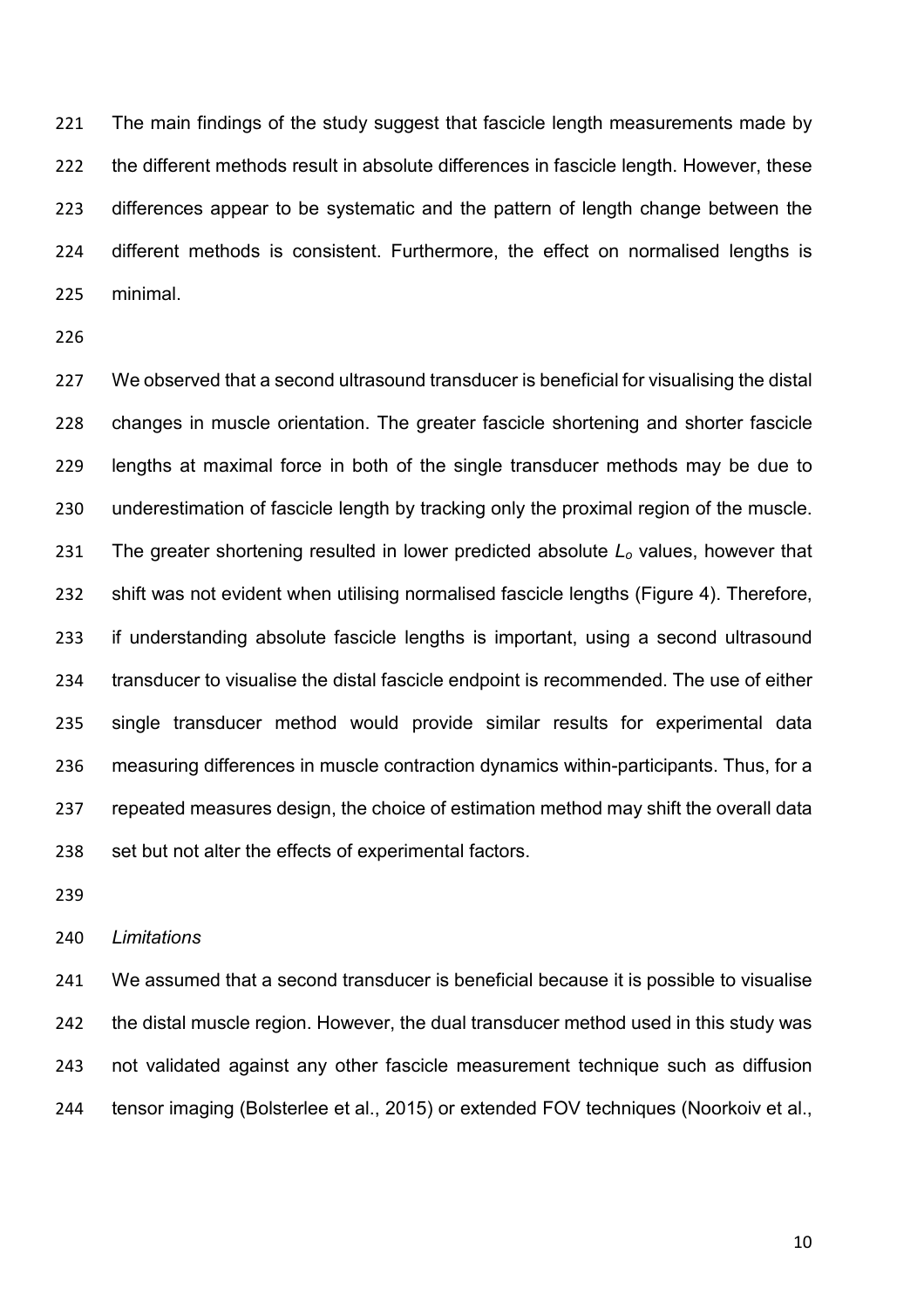- 2010) because there is not currently a gold standard measurement for dynamic muscle
- contractions.
- 

## **Conflict of Interest Statement**

- The authors have no conflict of interest to disclose.
- 

## **Funding**

- Scott Brennan is supported by an Australian Postgraduate Award scholarship. There
- were no external sponsors providing financial support for the study.
- 
-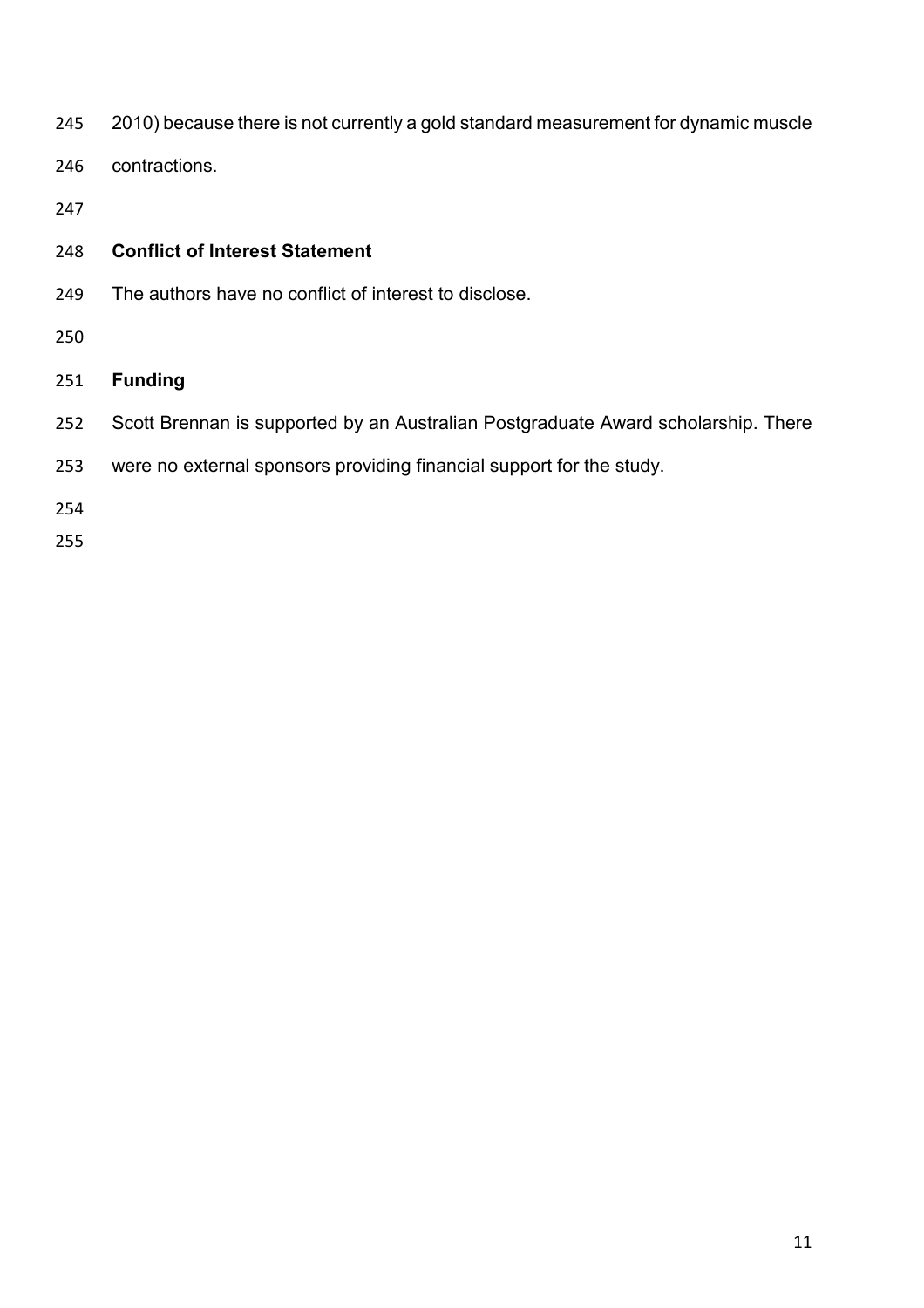#### **References**

 Austin, N., Nilwik, R., Herzog, W., 2010. In vivo operational fascicle lengths of vastus lateralis during sub-maximal and maximal cycling. Journal of Biomechanics. 43, 2394–2399.

 Azizi, E., Roberts, T.J., 2010. Muscle performance during frog jumping: influence of elasticity on muscle operating lengths. Proceedings of the Royal Society B: Biological Sciences. 277, 1523–1530.

 Blazevich, A.J., Coleman, D.R., Horne, S., Cannavan, D., 2009. Anatomical predictors of maximum isometric and concentric knee extensor moment. European Journal of Applied Physiology. 105, 869–878.

 Bolsterlee, B., Gandevia, S.C., Herbert, R.D., 2016. Effect of transducer orientation on errors in ultrasound image-based measurements of human medial gastrocnemius muscle fascicle length and pennation. PLoS ONE. 11, e0157273.

Bolsterlee, B., Veeger, H.E.J.D., van der Helm, F.C.T., Gandevia, S.C., Herbert, R.D.,

 2015. Comparison of measurements of medial gastrocnemius architectural parameters from ultrasound and diffusion tensor images. Journal of Biomechanics. 48, 1133–1140.

 Brennan, S.F., Cresswell, A.G., Farris, D.J., Lichtwark, G.A., 2017. The effect of cadence on the muscle-tendon mechanics of the gastrocnemius muscle during walking. Scandinavian Journal of Medicine & Science in Sports. 27, 289–298.

 Cronin, N.J., Avela, J., Finni, T., Peltonen, J., 2013. Differences in contractile behaviour between the soleus and medial gastrocnemius muscles during human walking. Journal of Experimental Biology. 216, 909–914.

 Cronin, N.J., Carty, C.P., Barrett, R.S., Lichtwark, G., 2011. Automatic tracking of medial gastrocnemius fascicle length during human locomotion. Journal of Applied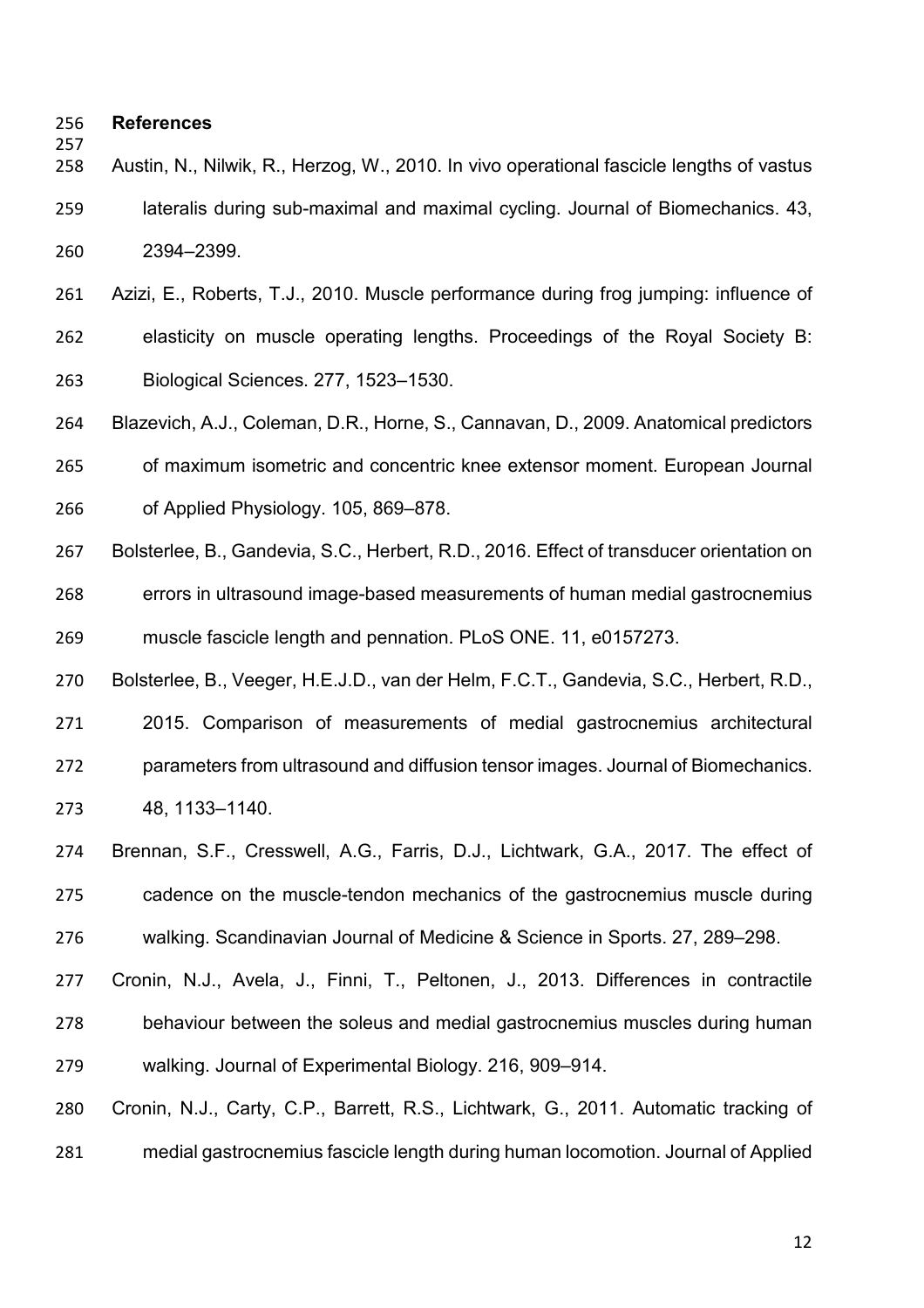Physiology. 111, 1491–1496.

- Day, J.T., Lichtwark, G.A., Cresswell, A.G., 2013. Tibialis anterior muscle fascicle dynamics adequately represent postural sway during standing balance. Journal of Applied Physiology. 115, 1742–1750.
- Delp, S.L., Loan, J.P., Hoy, M.G., Zajac, F.E., Topp, E.L., Rosen, J.M., 1990. An interactive graphics-based model of the lower extremity to study orthopaedic

surgical procedures. IEEE Transactions on Biomedical Engineering. 37, 757–767.

- Farris, D.J., Lichtwark, G.A., 2016. UltraTrack: Software for semi-automated tracking of muscle fascicles in sequences of B-mode ultrasound images. Computer Methods and Programs in Biomedicine. 128, 111–118.
- Finni, T., Ikegawa, S., Lepola, V., Komi, P.V., 2003. Comparison of force-velocity relationships of vastus lateralis muscle in isokinetic and in stretch-shortening cycle exercises. Acta Physiologica Scandinavica 177, 483–491.
- Fontana, H. de B., Roesler, H., Herzog, W., 2014. In vivo vastus lateralis force-velocity relationship at the fascicle and muscle tendon unit level. Journal of Electromyography & Kinesiology. 24, 934–940.
- Gillett, J.G., Barrett, R.S., Lichtwark, G.A., 2013. Reliability and accuracy of an automated tracking algorithm to measure controlled passive and active muscle fascicle length changes from ultrasound. Computer Methods in Biomechanics and Biomedical Engineering. 16, 678–687.
- Herbert, R.D., Clarke, J., Kwah, L.K., Diong, J., Martin, J., Clarke, E.C., Bilston, L.E., Gandevia, S.C., 2011. In vivo passive mechanical behaviour of muscle fascicles and tendons in human gastrocnemius muscle-tendon units. Journal of Physiology. 589, 5257–5267.
- Herbert, R.D., Héroux, M.E., Diong, J., Bilston, L.E., Gandevia, S.C., Lichtwark, G.A.,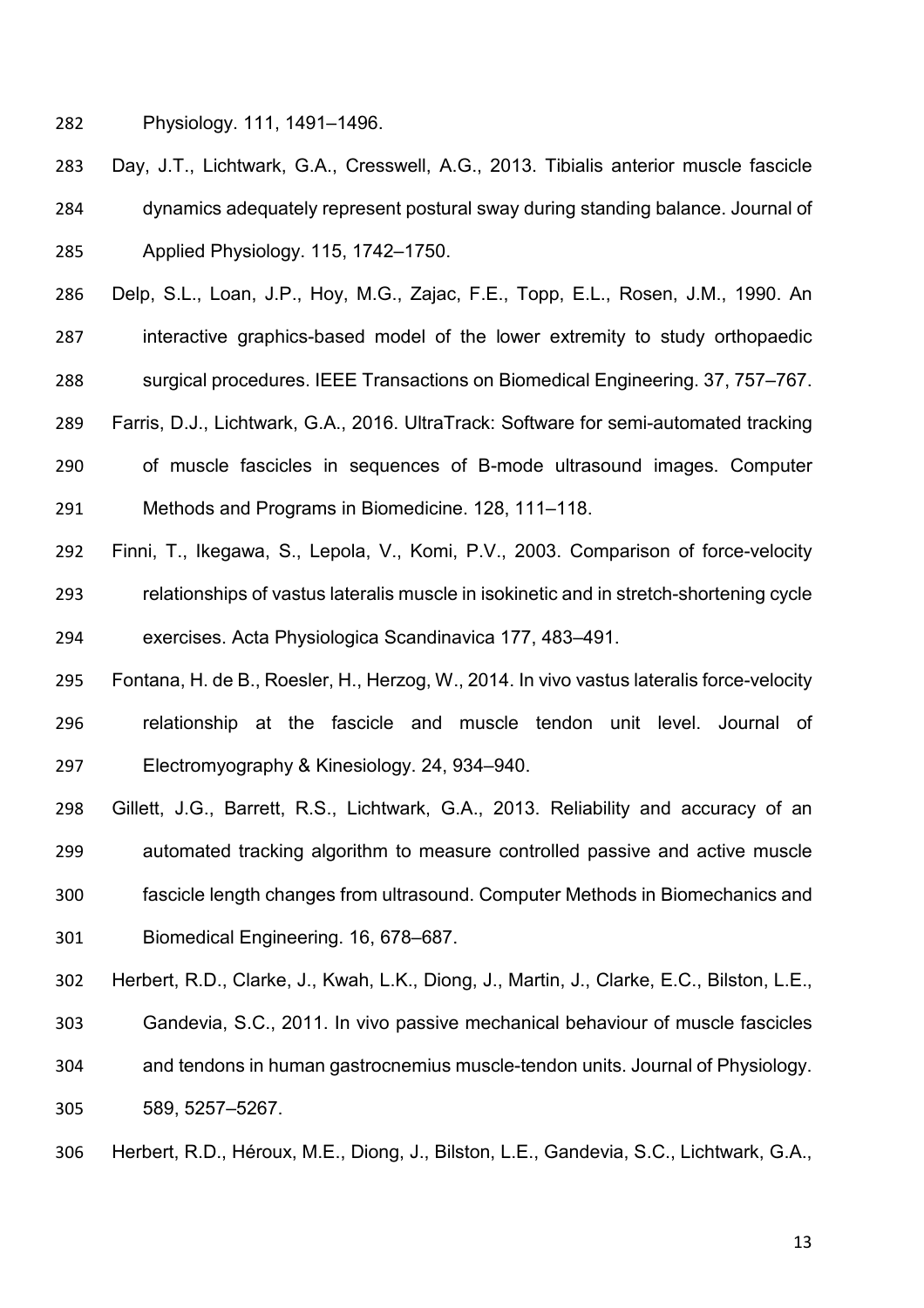- 2015. Changes in the length and three-dimensional orientation of muscle fascicles
- and aponeuroses with passive length changes in human gastrocnemius muscles. Journal of Physiology. 593, 441–455.
- Kawakami, Y., Ichinose, Y., Fukunaga, T., 1998. Architectural and functional features of human triceps surae muscles during contraction. Journal of Applied Physiology. 85, 398–404.
- Maganaris, C.N., 2003. Force-length characteristics of the in vivo human gastrocnemius muscle. Clinical Anatomy. 16, 215–223.

Noorkoiv, M., Stavnsbo, A., Aagaard, P., Blazevich, A.J., 2010. In vivo assessment of

- muscle fascicle length by extended field-of-view ultrasonography. Journal of Applied Physiology. 109, 1974–1979.
- Pincivero, D.M., Salfetnikov, Y., Campy, R.M., Coelho, A.J., 2004. Angle- and gender- specific quadriceps femoris muscle recruitment and knee extensor torque. Journal of Biomechanics. 37, 1689–1697.

 Sharifnezhad, A., Marzilger, R., Arampatzis, A., 2014. Effects of load magnitude, muscle length and velocity during eccentric chronic loading on the longitudinal growth of the vastus lateralis muscle. Journal of Experimental Biology. 217, 2726– 2733.

 Westing, S.H., Seger, J.Y., 1989. Eccentric and concentric torque-velocity characteristics, torque output comparisons, and gravity effect torque corrections for the quadriceps and hamstring muscles in females. International Journal of Sports Medicine. 10, 175–180.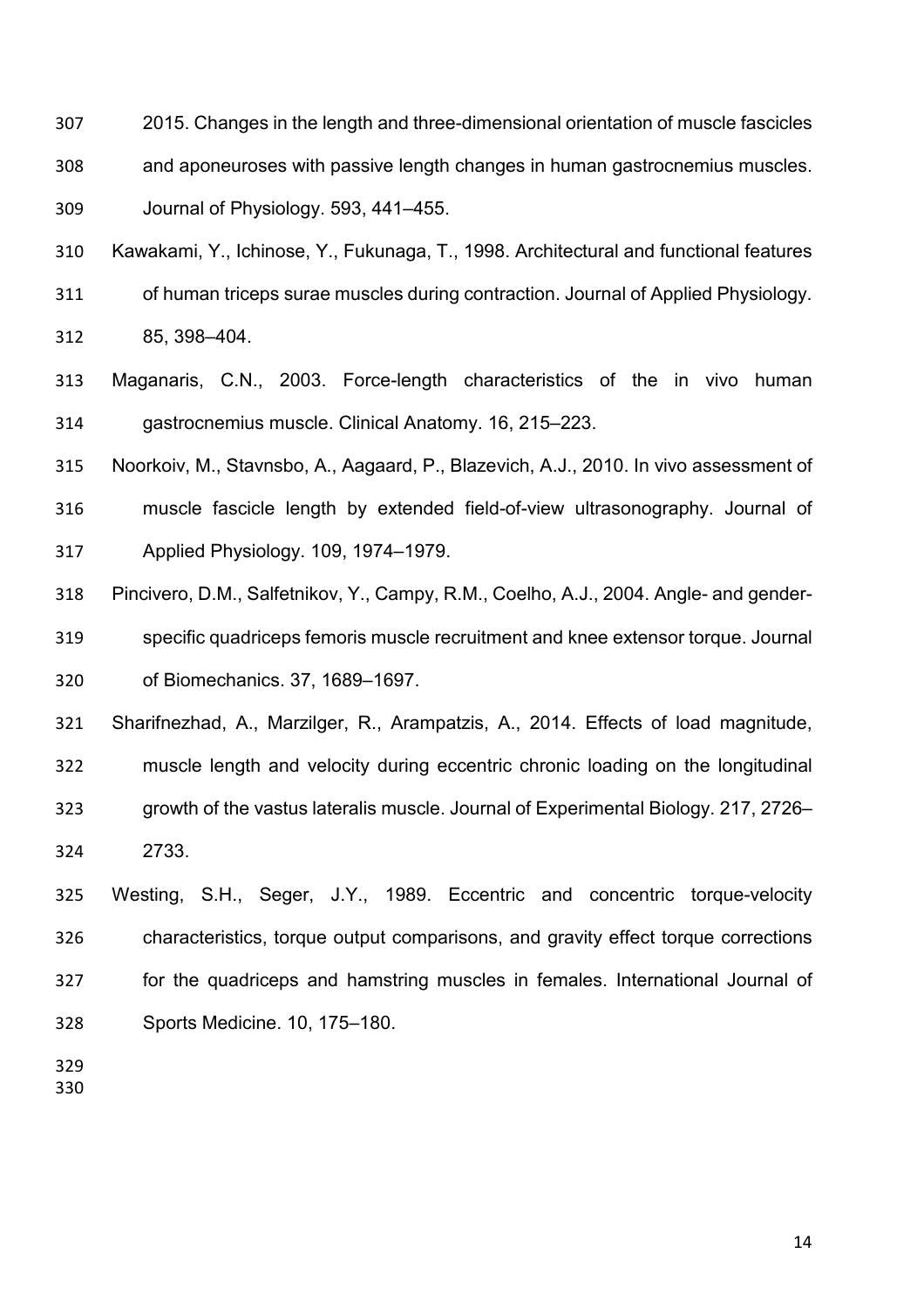Figure Captions

 **Figure 1.** Schematic of the different methods of estimating fascicle length in the vastus lateralis muscle. The top of the image shows the frame used to hold the two ultrasound transducers. The extrapolate method (a) and intercept method (b) use only the information from the proximal transducer, whereas the dual transducer method (c) uses two separate fields of view. The extrapolate method calculates the remaining portion of the muscle fascicle by dividing the remaining muscle thickness (h) by the 339 sine of the pennation angle  $(\alpha)$ . The intercept method calculates the remaining portion of the muscle fascicle length by finding the intersection of the extrapolated paths of the visible fascicle and deep aponeuroses, each defined by a respective linear equation y=mx+c. The dual transducer method uses information from both regions of 343 interest (red dashed lines) to track the movement of two parts of a visible fascicle  $(L_1)$  $344 \& L_2$ ).

 **Figure 2.** Example data from a representative subject, showing the patterns of fascicle length change (a) and force-length curves (b) for each method. (a) Torque is plotted against the right axis (dotted). The vertical line indicates the occurrence of peak torque development and the point at which fascicle length measurements were taken during the trial. (b) The absolute force-length curves show that the curves are the same shape but fascicle length ranges vary across methods. The line types in (b) match the legend from (a).

 **Table 1.** Coefficient of multiple correlation (CMC) values for extrapolate and intercept 355 methods compared to the dual transducer method. Data are shown as group mean  $\pm$ SD.